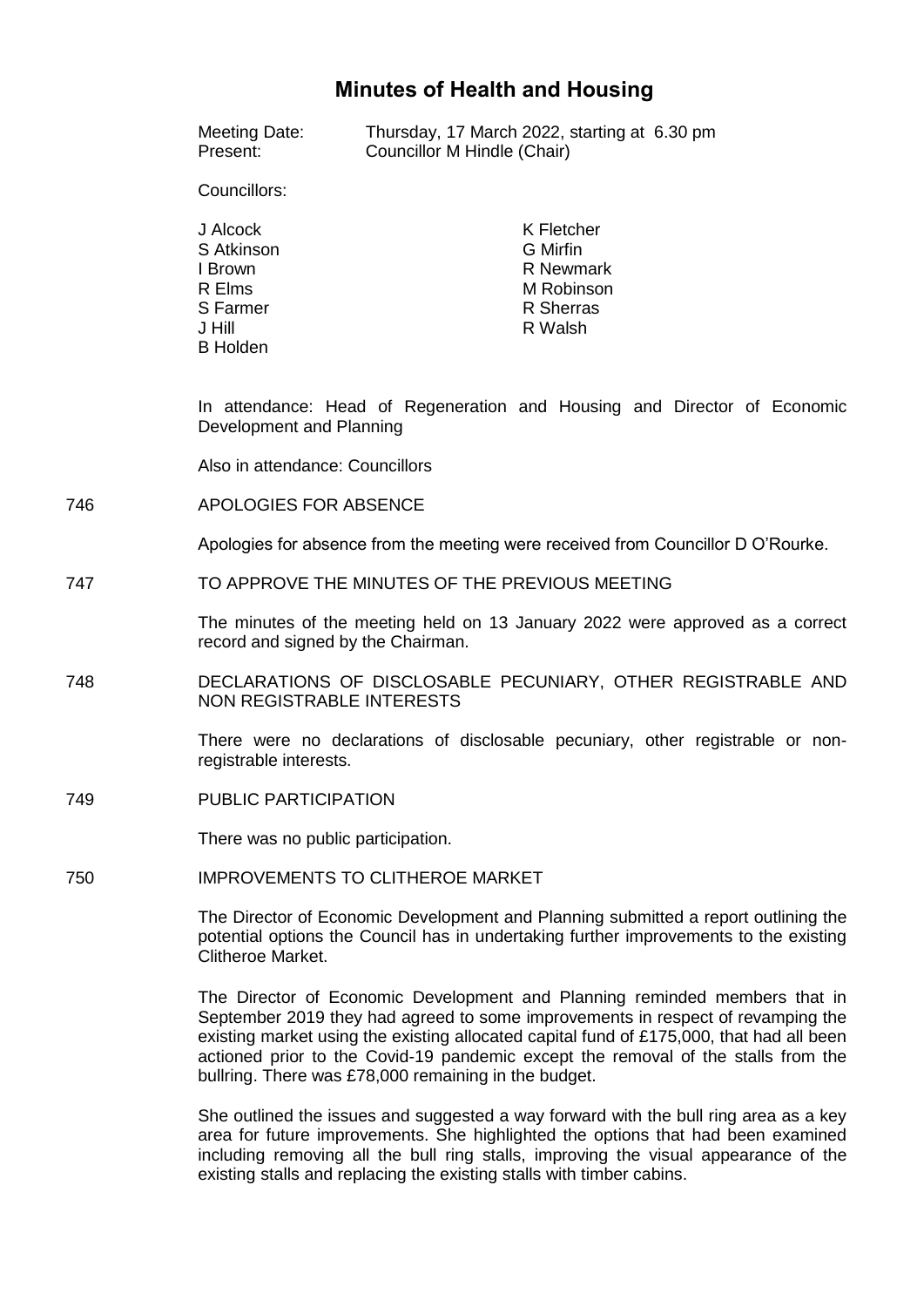As the Clitheroe Food Festival is scheduled, none of the stalls would be removed until after this event, so there is some time to consider the best option for the market improvements.

The Director of Economic Development and Planning informed members that four temporary market stalls had been purchased and LCC had been contacted to establish whether these could be erected on Castle Street for one day to promote Clitheroe market with a similar event in Longridge.

She also drew members attention to the poor state of the bin storage area which would be investigated.

Members discussed the options outlined and agreed that timber cabins to replace the stalls in the bull ring might be a good choice. It was also raised that the market area being the responsibility of Health and Housing committee instead of Economic Development or Planning seemed incongruous.

## RESOLVED THAT COMMITTEE:

- 1. Agree to officers investigating the options of replacing the existing stalls with modern market cabins and to report the findings back to a subsequent committee; and
- 2. Agree to officers considering options for improving the visual appearance of the bin storage area.

#### 751 AFFORDABLE HOUSING COMMUTED SUMS

The Director of Economic Development and Planning submitted a report requesting committee to look at options to pursue in respect of the use of receipted commuted sum monies to deliver additional affordable home to address the housing needs of the borough.

Members were reminded that where possible in seeking developer contributions the affordable housing was provided on the application site, however, where it could be robustly justified an off-site contribution in lieu of on-site provision was accepted.

Over the last 5 years there had been 7 sites where a commuted sum had been agreed and collected as opposed to on-site delivery of affordable housing.

Members had approved the use of the commuted sum from Barnacre Road, Longridge to purchase 2 units in Longridge that were both affordable and now managed by Mosscare St Vincent's, and subsequently also the purchase of a property in Clitheroe for two commuted sums from Clitheroe Road, Barrow and Peel Park Ave, Clitheroe.

With regard to the remaining off-site affordable housing commuted sums there was £2,059,850.34 available that had yet been committed. The £1.6m relating to the development of Dilworth Lane, Longridge would be the subject of a separate proposal at a later date, however the report outlined options for the other monies available in Chatburn, Barrow and Chipping.

Members discussed the meaning of 'affordable' and how the equity share option would work in allowing people to get onto the housing ladder, as well as the Council building their own houses.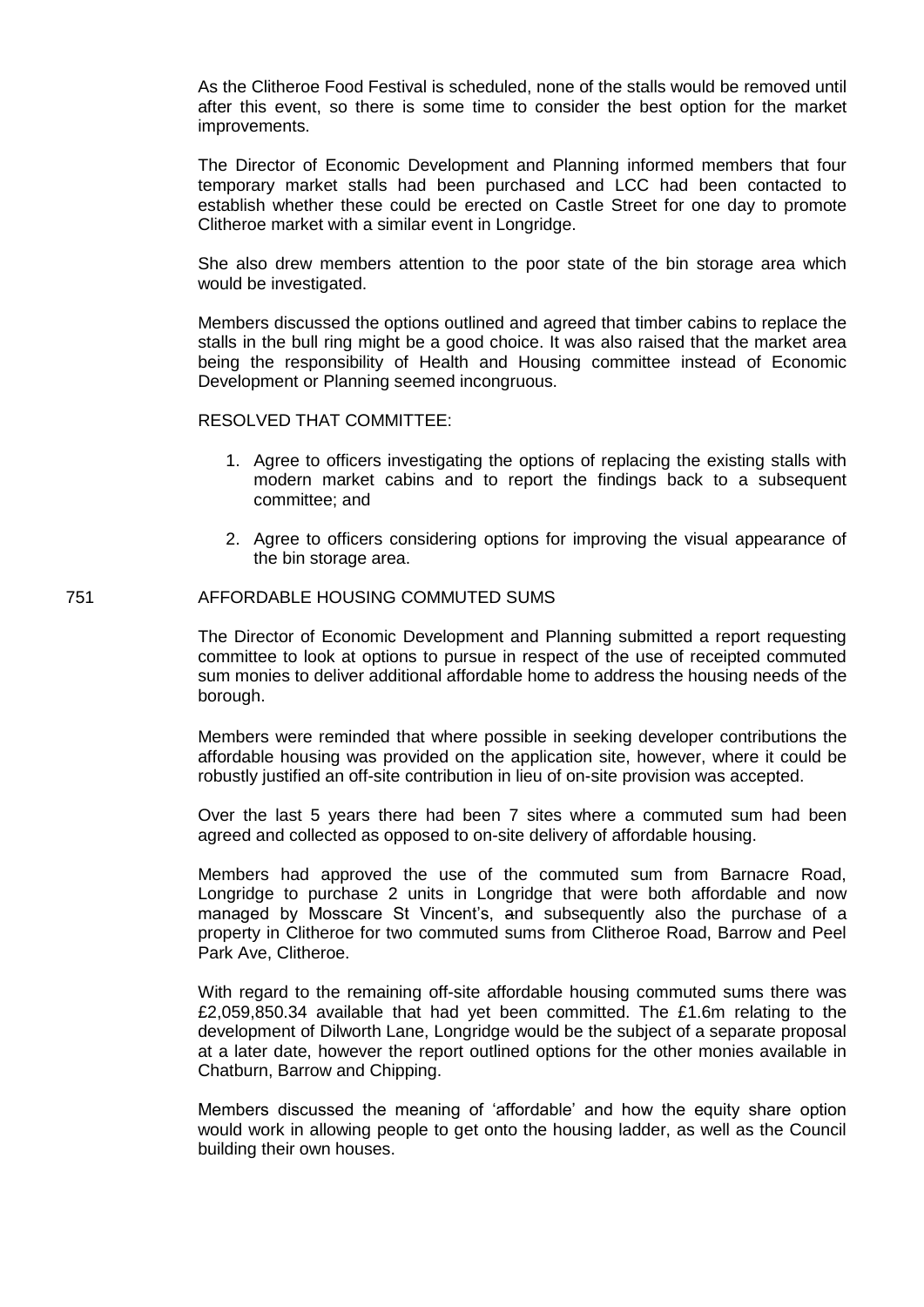## RESOLVED THAT COMMITTEE:

- 1. Ask officers to explore the equity share option to enable residents of the Borough to get a first step on the housing ladder which is similar to schemes provided by Central Government and agree the principles of the scheme policy as outlined in the report. The policy will be brought back to the next committee for information;
- 2. Agree to utilising the receipted commuted sums as follows
	- a) Land at Chatburn Old Road, Chatburn deliver an Equity Share option for first time buyers in Chatburn
	- b) Last at East of Clitheroe Road, Barrow and Peel Park Ave, Clitheroe – deliver an Equity Share option for first time buyers in Barrow
	- c) Land at Church Raike, Chipping and Buildings and Land at Dog and Partridge, Hesketh Lane, Chipping – on receipt of all the commuted sums from the two schemes: deliver an Equity Share option for first time buyers in Chipping.
- 3. Refer the above to Policy and Finance committee for 2022/23 budget approval.

## 752 HOMELESS STRATEGY 2021- 2024

The Director of Economic Development and Planning submitted a report presenting the updated draft Homeless Strategy 2022 – 2025 for approval for consultation with all relevant partners.

The document set out the priorities for the service and addressed the key areas of housing need which should be informed by consultation. A housing forum would be arranged to give partners an opportunity to discuss and consider the content.

Members were impressed with the document but asked that there be an executive summary included and perhaps some statistical information about the homeless persons presenting to the Council.

#### RESOLVED THAT COMMITTEE:

- 1. Agree the Homeless Strategy 2022 2025 to go out to consultation, the response from which is considered by the Director of Economic Development and Planning, in consultation with the chair and vice chair of this committee and subject to there being no issues that warrant further consideration by members that the strategy be adopted, and
- 2. Delegate to the Director of Economic Development and Planning authority to undertake any technical updates and amendments to assist interpretation, clarity or accuracy where there is no change to policy intent.

# 753 PROPOSED REVISED LANDLORD TENANT GRANT POLICY

The Director of Economic Development and Planning submitted a report outlining a revised renovation grant policy and introducing a renovation grant offer to first time buyers. This had followed a review of the landlord tenant grant scheme for which there was a budget of £236,000 in the 2022/23 financial year.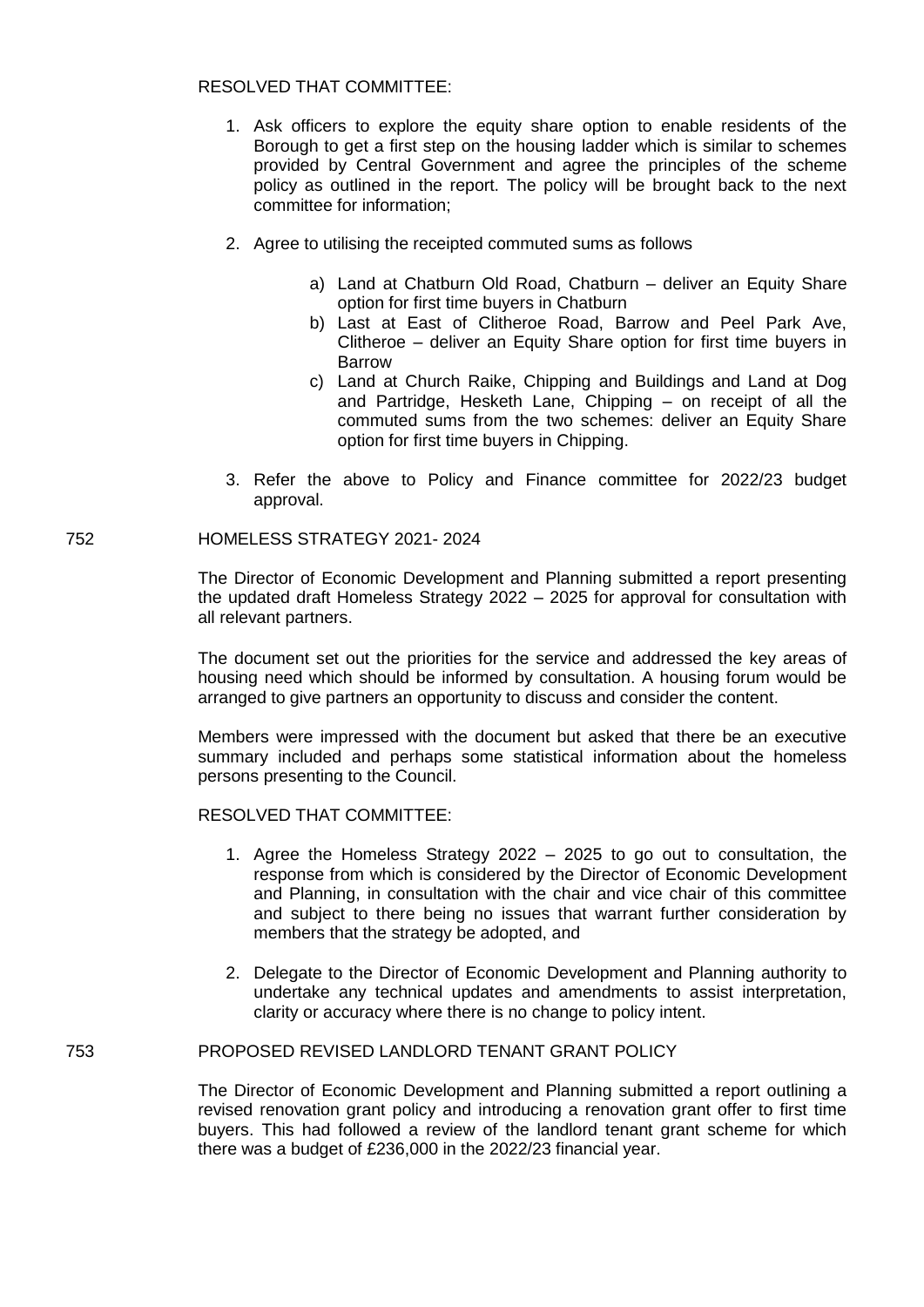In considering the options around the renovation grants, taking into account the significant reduction in take up of the landlord tenant grant scheme, several issues and concerns had been identified and revisions suggested. These were outlined in detail in the report with specific reference to landlords, LHA rate and first-time buyers and a new draft policy was included for consideration.

#### RESOLVED THAT COMMITTEE:

- 1. Approve the revised discretionary private sector grant policy for a 12-month trial period;
- 2. Approve the use of the Central Lancashire LHA rate for a 12-month trial period;
- 3. Confirm officers trialling a First Time Buyers Grant for a 12-month trial period, this to be referred to Policy and Finance committee, and
- 4. Delegate a review of the above three changes to officers to report back to a future committee following the 12-month period.

## 754 REVENUE MONITORING 2021-22

The Director of Economic Development and Planning submitted a report providing committee with information relating to the progress of the 2021/22 revenue budget as at the end of January 2022.

The comparison between the actual expenditure and the revised revenue estimate for this committee at the end of January 2022 shows a net underspend of £81,750 after allowing for transfers to and from earmarked reserves.

The largest underspend to date is the Housing Benefits rent allowance payments underspend of £41,769. This was likely to be broadly matched by reduced Housing Benefits subsidy grant income at year-end, meaning there was unlikely to be a significant underspend at year-end.

#### 755 CAPITAL PROGRAMME 2022-23

The Director of Resources submitted a report informing members of the schemes approved for inclusion in this committee's 2022/23 capital programme.

This committee has a capital programme for 2022/23 of six schemes totalling £782,540. The Disabled Facilities Grants scheme budget is currently an indicative amount. The actual scheme budget would be confirmed when the 2022/23 grant allocation from central government was notified to the Council. Additional budget approval would be required for the Joiners Arms Roof Renewal scheme in 2022/23 once the final scheme cost was confirmed. Any slippage on schemes in the 2021/22 capital programme would be reported to committee.

#### 756 REPORTS FROM REPRESENTATIVES ON OUTSIDE BODIES

There were no reports from representatives on outside bodies.

## 757 EXCLUSION OF PRESS AND PUBLIC

RESOLVED: That by virtue of the next item of business being exempt information under Paragraph 1 of Part 1 of Schedule 12A of the Local Government Act 1972 the press and public be now excluded from the meeting.